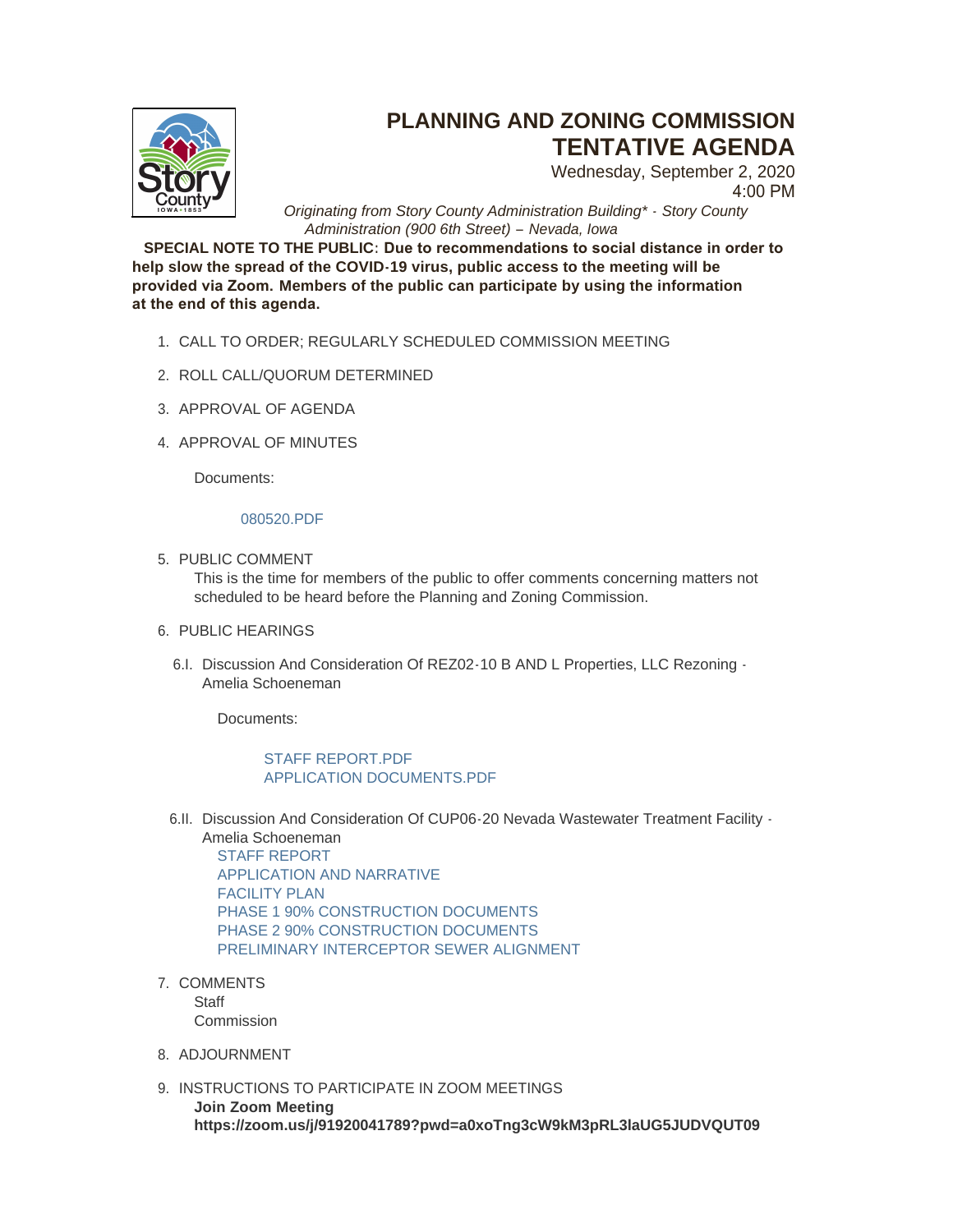**Meeting ID: 919 2004 1789 Passcode: 957451**

**One tap mobile +13126266799,,91920041789#,,,,,,0#,,957451# US (Chicago) +19292056099,,91920041789#,,,,,,0#,,957451# US (New York)**

**Dial by your location**

 **+1 312 626 6799 US (Chicago) +1 929 205 6099 US (New York) +1 301 715 8592 US (Germantown) +1 346 248 7799 US (Houston) +1 669 900 6833 US (San Jose) +1 253 215 8782 US (Tacoma) Meeting ID: 919 2004 1789 Passcode: 957451**

**Find your local number: https://zoom.us/u/adFuTwojrE**

- **.** We ask that you mute your phone if possible.
- To request to speak when allowed on the agenda, participants must click "**Raise Hand**" if connected by smartphone or computer, or press **\*9** if connected by telephone. All participants will be muted by the meeting host when not actually speaking.
- Audio recordings of all Board meetings will be posted on the STORY COUNTY WEBSITE

shortly after the meeting is concluded. You may access these recordings at any time by clicking on the Meetings and Agendas button on

the home page.

**• How to Participate in Meeting Discussions** 

If you would like to watch a meeting as it happens and participate in the discussion, you can do so via Zoom (www.zoom.us). Zoom is a videoconferencing

platform that works across different internet-enabled devices and standard telephones. Meetings that are being held via Zoom will have information at the top

of the agenda regarding how to find the meeting in Zoom. Each meeting is assigned a meeting ID (sometimes called a "webinar ID") that you will need to use

to access the meeting.

- Zoom video conferencing You can access the meeting by either clicking the link in the agenda, or by opening the Zoom application and entering the meeting ID number found on the agenda.You will need to press the "unmute" button and provide your comments.
	- $\circ$  Meeting participants will be able to watch and hear the meeting as it takes place. For portions of the meeting where public input is accepted,participants interested in speaking can press the button called "Raise Hand." This will notify the staff that you wish to speak. When it is your turn,staff will announce your name and notify you it is your turn to speak.
	- o You will need to press the "unmute" button and provide your comments.

Once you are complete, you will be muted again by the staff.

• **Zoom phone conferencing** – As an alternative to video conferencing, participants may

call in to a phone conference using their touch-tone phone. Call-in telephone numbers are

provided at the top of each meeting agenda (you can select from any of the phone